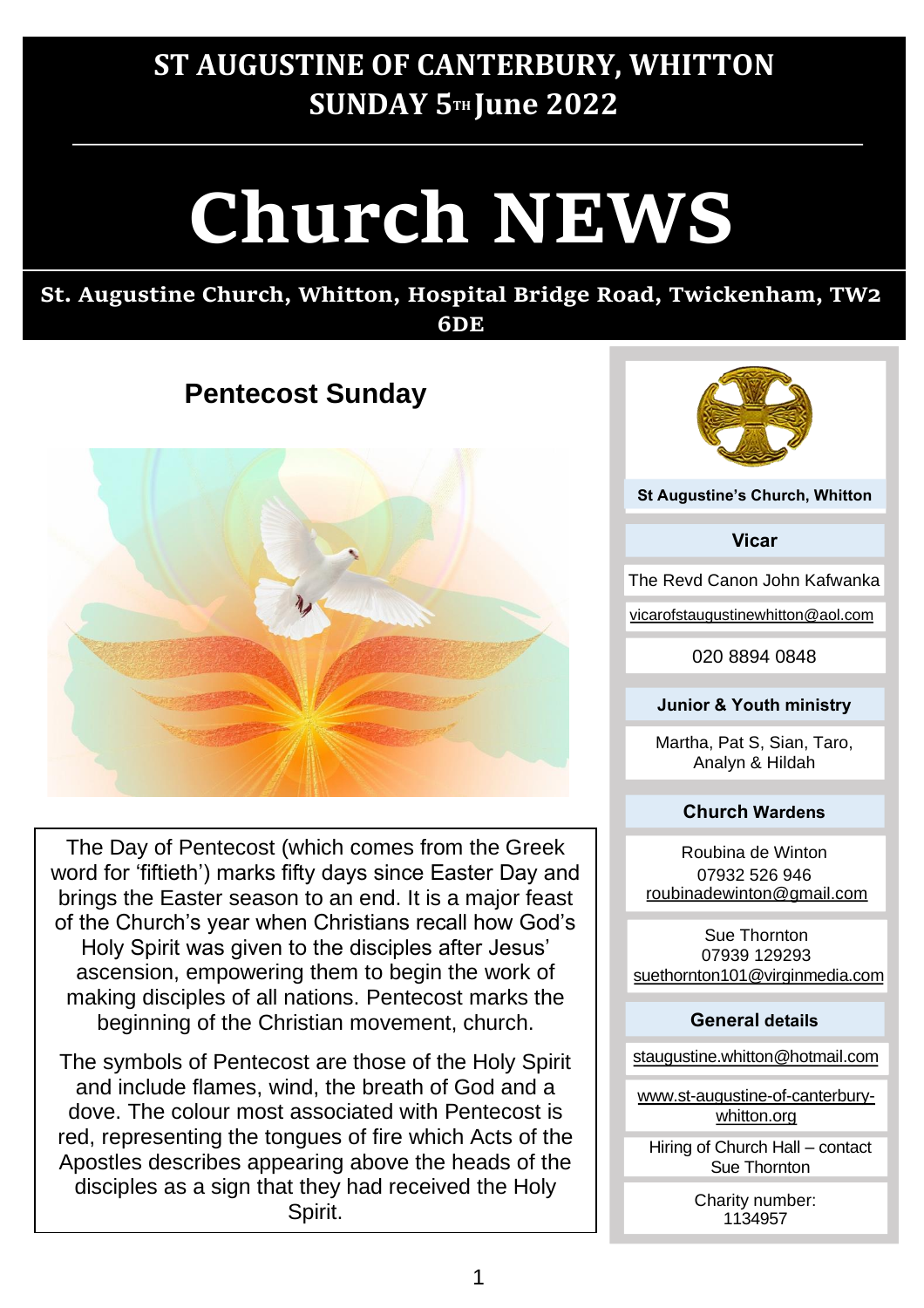#### **First Reading – Acts 2:1-21**

When the day of Pentecost had come, they were all together in one place. And suddenly from heaven there came a sound like the rush of a violent wind, and it filled the entire house where they were sitting. Divided tongues, as of fire, appeared among them, and a tongue rested on each of them. All of them were filled with the Holy Spirit and began to speak in other languages, as the Spirit gave them ability. Now there were devout Jews from every nation under heaven living in Jerusalem.

And at this sound the crowd gathered and was bewildered, because each one heard them speaking in the native language of each. Amazed and astonished, they asked, 'Are not all these who are speaking Galileans? And how is it that we hear, each of us, in our own native language? Parthians, Medes, Elamites, and residents of Mesopotamia, Judea and Cappadocia, Pontus and Asia, Phrygia and Pamphylia, Egypt and the parts of Libya belonging to Cyrene, and visitors from Rome, both Jews and proselytes, Cretans and Arabs—in our own languages we hear them speaking about God's deeds of power.'

All were amazed and perplexed, saying to one another, 'What does this mean?' But others sneered and said, 'They are filled with new wine.' But Peter, standing with the eleven, raised his voice and addressed them: 'Men of Judea and all who live in Jerusalem, let this be known to you, and listen to what I say. Indeed, these are not drunk, as you suppose, for it is only nine o'clock in the morning. No, this is what was spoken through the prophet Joel: "In the last days it will be, God declares, that I will pour out my Spirit upon all flesh, and your sons and your daughters shall prophesy, and your young men shall see visions, and your old men shall dream dreams. Even upon my slaves, both men and women, in those days I will pour out my Spirit; and they shall prophesy. And I will show portents in the heaven above and signs on the earth below, blood, and fire, and smoky mist. The sun shall be turned to darkness and the moon to blood, before the coming of the Lord's great and glorious day. Then everyone who calls on the name of the Lord shall be saved."

#### **Second Reading – Romans 8: 14-17**

For all who are led by the Spirit of God are children of God. For you did not receive a spirit of slavery to fall back into fear, but you have received a spirit of adoption. When we cry, 'Abba! Father!' it is that very Spirit bearing witness with our spirit that we are children of God, and if children, then heirs, heirs of God and joint heirs with Christ—if, in fact, we suffer with him so that we may also be glorified with him.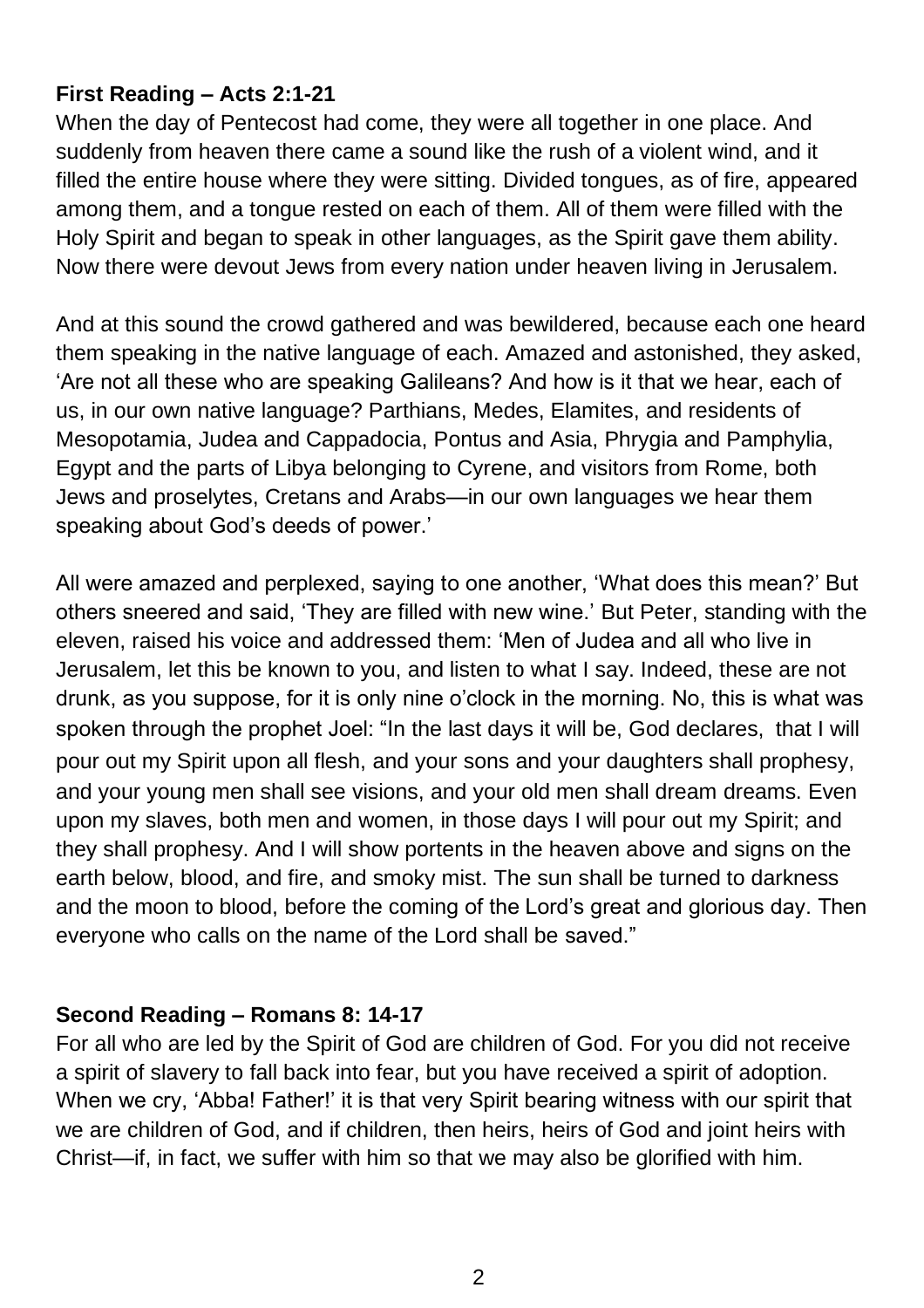## **Gospel Reading – John 14.8-17**

Philip said to him, 'Lord, show us the Father, and we will be satisfied.' Jesus said to him, 'Have I been with you all this time, Philip, and you still do not know me? Whoever has seen me has seen the Father. How can you say, "Show us the Father"? Do you not believe that I am in the Father and the Father is in me? The words that I say to you I do not speak on my own; but the Father who dwells in me does his works. Believe me that I am in the Father and the Father is in me; but if you do not, then believe me because of the works themselves. Very truly, I tell you, the one who believes in me will also do the works that I do and, in fact, will do greater works than these, because I am going to the Father. I will do whatever you ask in my name, so that the Father may be glorified in the Son.

If in my name you ask me for anything, I will do it. 'If you love me, you will keep my commandments. And I will ask the Father, and he will give you another Advocate, to be with you for ever. This is the Spirit of truth, whom the world cannot receive, because it neither sees him nor knows him. You know him, because he abides with you, and he will be in you. ['I have said these things to you while I am still with you. But the Advocate, the Holy Spirit, whom the Father will send in my name, will teach you everything, and remind you of all that I have said to you. Peace I leave with you; my peace I give to you. I do not give to you as the world gives. Do not let your hearts be troubled, and do not let them be afraid.]

–––––––––––––––––––––––––––––––––––––––––––––––––––––––––––––––––––



#### **Queen's Platinum Jubilee**

We congratulate Her Majesty QEII on her Platinum Jubilee and for her impeccable service to the nation and the Commonwealth, and we wish her God's continued blessings in her life and Leadership.

#### **Parish Vision –** June 9<sup>th</sup> @ 7.00 pm by Zoom

This is a follow up meeting from the meeting held on 27th May. Please consider attending using the following Zoom details: *Meeting ID: 893 1412 6177 Passcode: 463070*

#### **Garden Party** – June  $11^{th}$  @2.00pm

This is a time to come together and celebrate with the community in a way that has not been possible in the last two years. Please put this date in your diaries and plan to participate, and if you want to help, speak to Sue Thornton.

#### **Weekday Services**

We regret to let you know that the Weekdays worship services held on Tuesday and Friday are temporary suspended until further notice.

#### **Compline Service** – Every Sunday @ 6pm

Join us for evening prayers in Church or via Zoom with the following details: *Meeting ID: 897 3613 1720 Passcode: 702310*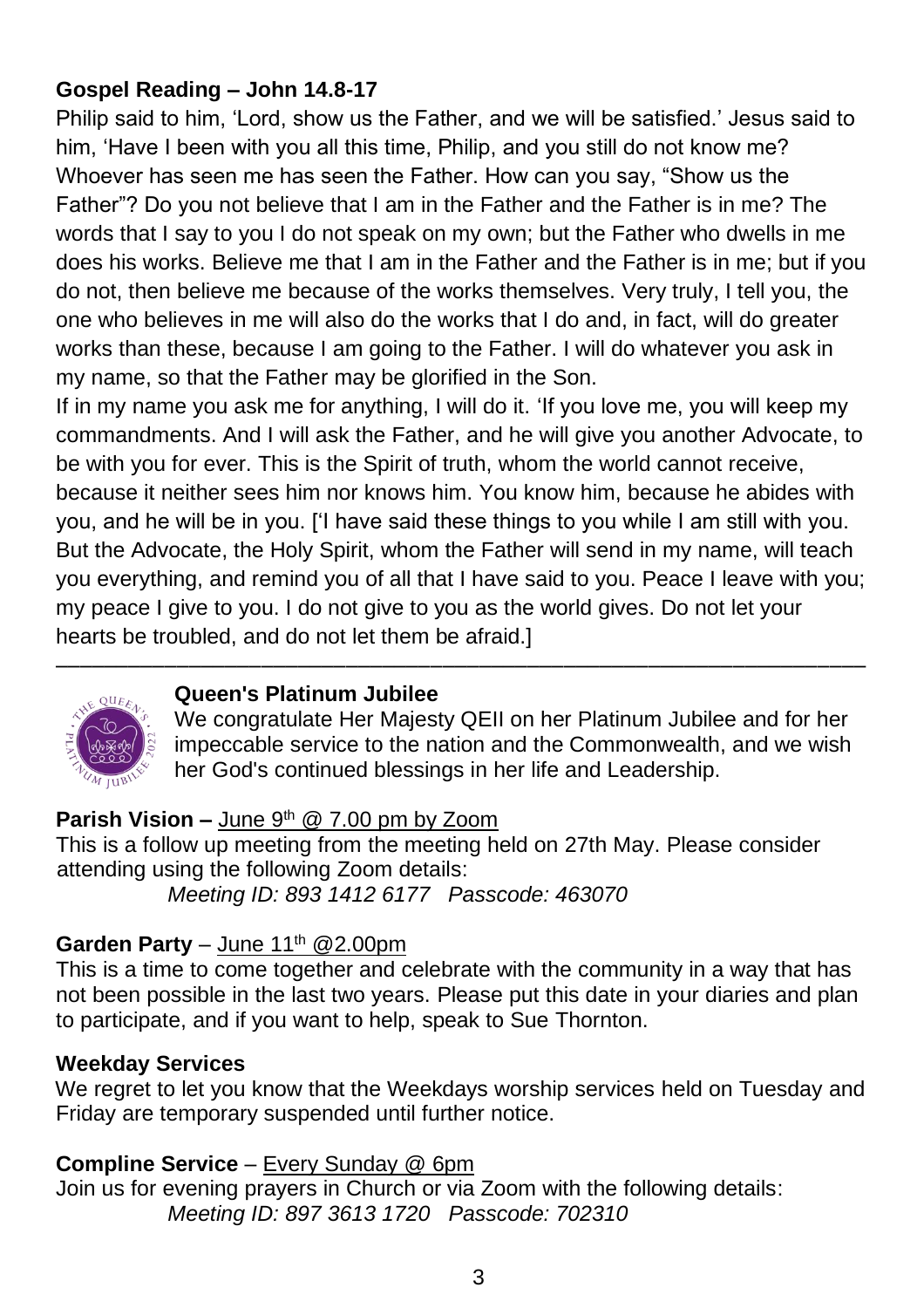## **Cornerstone** – Every 2nd Tuesday of the month @ 2.30 pm

Cornerstone is an informal opportunity to meet together in our beautiful church over a cup of tea or coffee, to share experiences and to support each other, maybe through a difficult time.

**Strollers** – Next walk on Thursday 16th June, meet 9.40am @Whitton Train Station St Augustine Church Strollers Group welcomes anyone who may enjoy walking and meeting new people. We usually walk on the last Saturday of each month and do between 4 and 6 miles, aiming to include stops for coffee and lunch. We have members of differing ages and abilities, all of whom are welcome, as we aim for fellowship combined with mild exercise in pleasant surroundings. Please contact [pdewinton@aol.com](mailto:pdewinton@aol.com) for further information.

#### **Youth Weekend away**

Last month after a hiatus of 2 years due to COVID restrictions, members of our Junior & Youth Church joined young people from 8 other churches across the Kensington Area and their leaders for the annual Youth Weekend Away. The weekend included sessions where different aspects of the story of Moses and what we can learn from them were discussed. The young people also enjoyed a programme including scavenger hunts, an 'Escape Room' and various craft activities as well as several 'adventurous' activities led by the Staff at Oakwood Youth Challenge, Wokingham.

## **Confirmation**

Please pray for the following confirmation candidates as they prepare to be confirmed by the Bishop on Sunday 18th September: Rosie Escoffery, Matilda Escoffery, Agape Magona, Timothy Magona, Gideon Luyombya, Gerald Pratt, Lois Luyombya, George Saunders & Abigail Norman.

## **For our Prayers**



Peace and end of war in Ukraine and other places of conflict around the world.

Those who are sick and struggling: Jo Dale, Andrew Churchman, Arthur Doughty, Stella Cheng, Aiden Littrell, Jeremy Short, Peter Greening, Alison Griffiths, Gretta Martin, Chris Frazer and Fr John.

This week we remember the anniversary of the death of: Ella Wilkinson, Godfrey Johnston, Barry Payne, Chrystal Greenfield, Frederick Goodman, Mary Smythe, Edward Morris, William Reindle, Gladys Lamb, Bertie Herbert, Jack Gopie, Herman Heppenstall, Phyllis Haswell, Sheila Holmes, Clarice Hoare, Daisy Daniels, Dolly Bryant, Judith MacPherson and Barbara Davies.